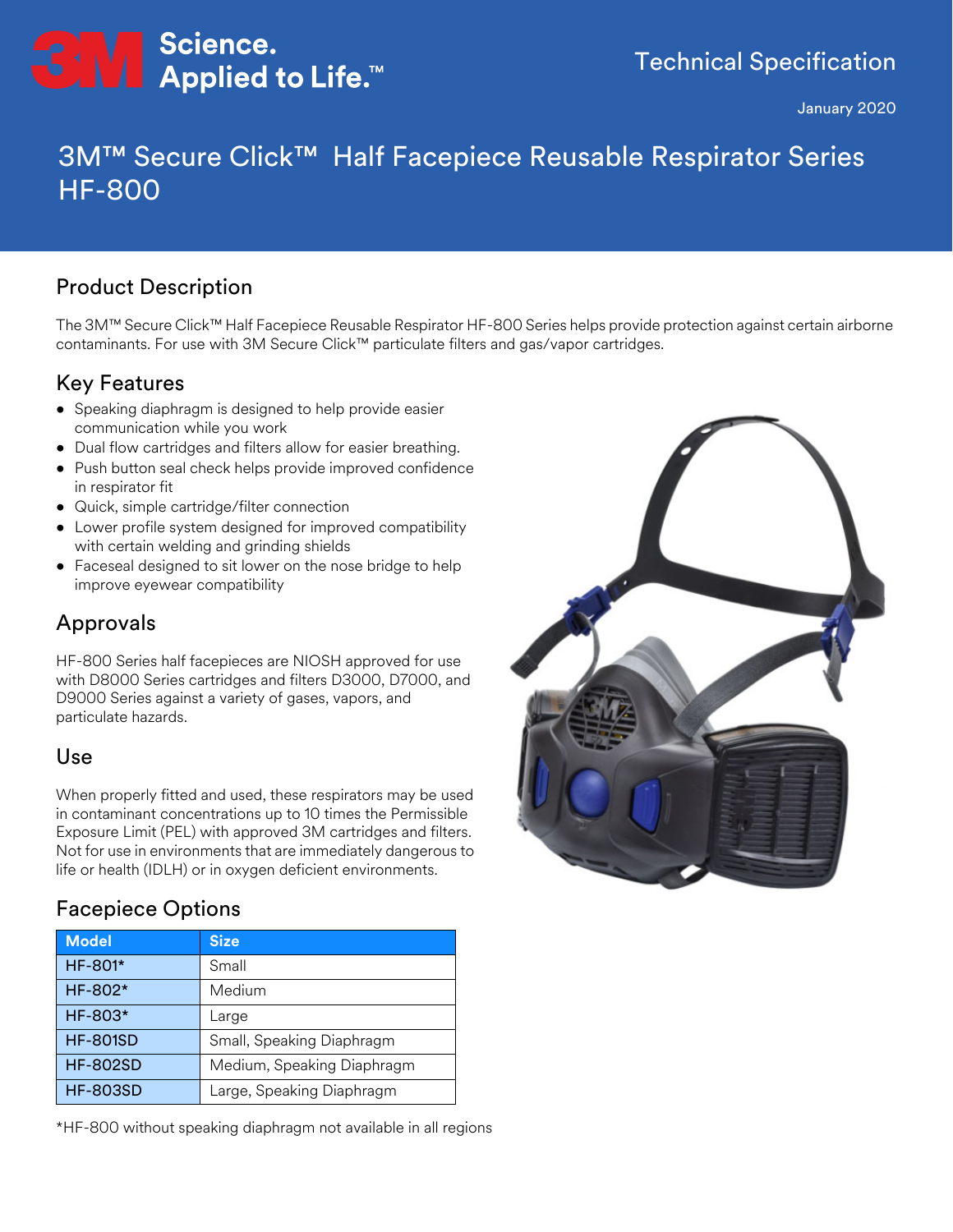# 3M Personal Safety Division

# Materials

| <b>Component</b>            | <b>Material</b>                                   |
|-----------------------------|---------------------------------------------------|
| <b>Face Seal</b>            | Silicone Rubber                                   |
| Fascia                      | Thermoplastic                                     |
| Inhalation/Exhalation valve | Silicone Rubber                                   |
| <b>Speaking Diaphragm</b>   | Thermoplastic, Silicone Rubber and Polyimide Film |
| <b>Straps</b>               | Synthetic Fiber                                   |
| <b>Buckles</b>              | Thermoplastic                                     |

# Spare Parts/Accessories

| <b>Part Number</b> | <b>Description</b>                      | Image |
|--------------------|-----------------------------------------|-------|
| HF-800-01          | Head Harness Assembly, 5/cs             |       |
| HF-800-04          | Head Harness Assembly, SD Version, 5/cs |       |
| HF-800-02          | Inhale/Exhale Valve, 10/cs              |       |
| HF-800-05          | Speaking Diaphragm, 5/cs                |       |
| HF-800-03          | Quantitative Fit Test Adapter Kit, 1/cs |       |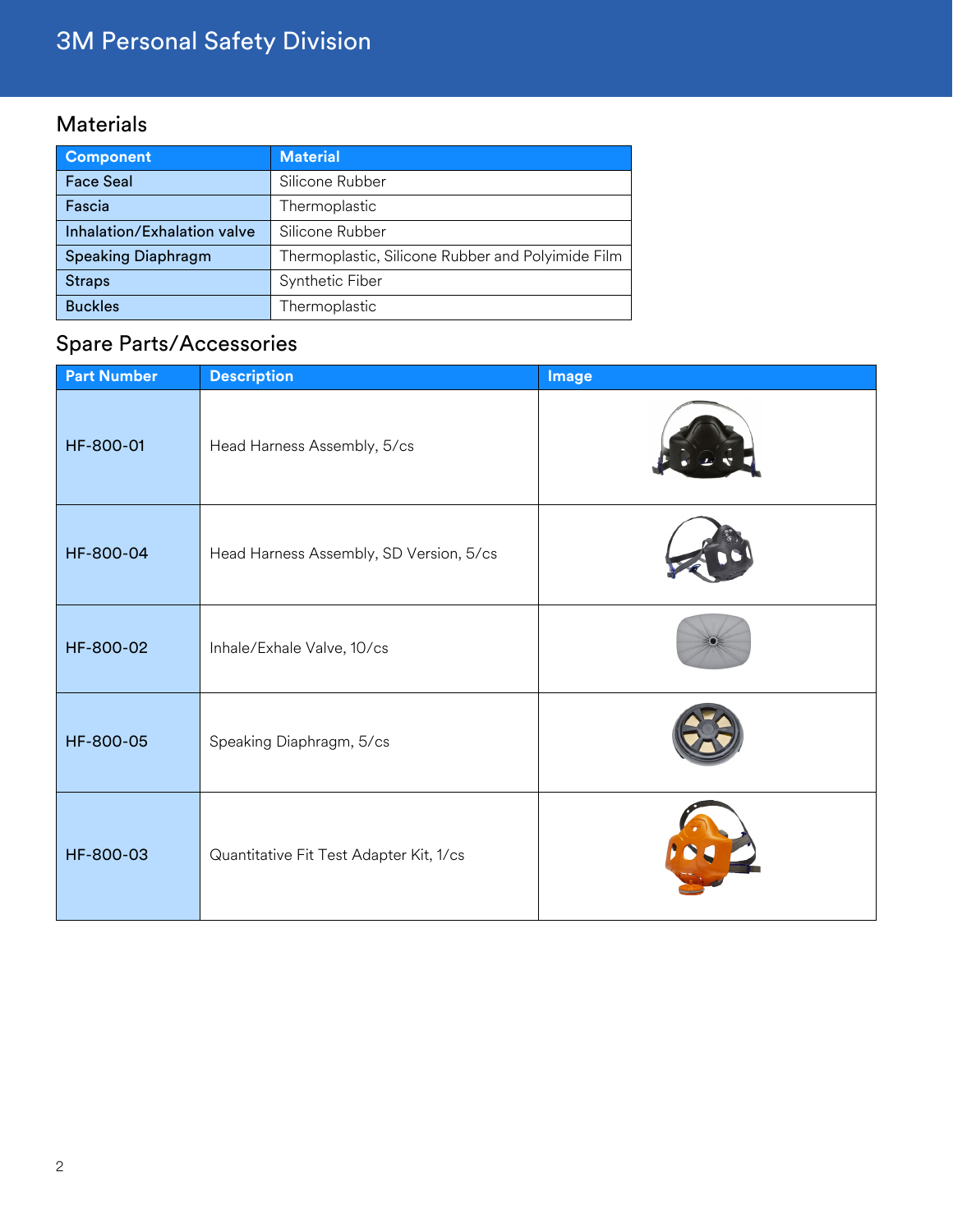# 3M Personal Safety Division

| <b>Part Number</b> | <b>Description</b>                                                                                                                     | <b>NIOSH Approved For</b>                                                                                                                                                                                     |
|--------------------|----------------------------------------------------------------------------------------------------------------------------------------|---------------------------------------------------------------------------------------------------------------------------------------------------------------------------------------------------------------|
| D8001              | Secure Click™ Organic Vapor<br>Cartridge, with Dual Flow                                                                               | Certain Organic Vapors                                                                                                                                                                                        |
| D8003              | Secure Click™ Organic Vapor/<br>Acid Gas Cartridge, with Dual<br>Flow                                                                  | Certain Organic Vapors, Chlorine,<br>Hydrogen Chloride, and Sulfur Dioxide or Hydrogen Sulfide or<br>Hydrogen Fluoride                                                                                        |
| D8006              | Secure Click™ Multi-Gas/<br>Vapor Cartridge, with Dual<br>Flow                                                                         | Certain Organic Vapors, Chlorine,<br>Hydrogen Chloride, Chlorine Dioxide, Sulfur Dioxide, Hydrogen<br>Sulfide, Ammonia/Methylamine, Formaldehyde <sup>1</sup> or Hydrogen<br>Fluoride                         |
| D80921             | Secure Click™ Organic Vapor<br>Cartridge/Filter P100, with Dual<br>Flow                                                                | Certain Organic Vapors and Particulates                                                                                                                                                                       |
| D80923             | Secure Click™ Multi-Gas/<br>Vapor Cartridge/Filter P100,<br>with Dual Flow                                                             | Certain Organic Vapors, Chlorine,<br>Hydrogen Chloride, and Sulfur Dioxide or Hydrogen Sulfide or<br>Hydrogen Fluoride and Particulates                                                                       |
| D80926             | Secure Click™ Multi-Gas/<br>Vapor Cartridge/Filter P100,<br>with Dual Flow                                                             | Certain Organic Vapors, Chlorine,<br>Hydrogen Chloride, Chlorine Dioxide, Sulfur Dioxide, Hydrogen<br>Sulfide, Ammonia/Methylamine, Formaldehyde <sup>1</sup> or Hydrogen<br><b>Fluoride and Particulates</b> |
| D3071              | Secure Click™ Particulate Filter<br>P95                                                                                                | Particulates                                                                                                                                                                                                  |
| <b>D3076HF</b>     | Secure Click™ Particulate<br>Cartridge P95/HF, with<br>Nuisance Level Acid Gas<br>Relief*                                              | Hydrogen Fluoride and Particulates                                                                                                                                                                            |
| D3078              | Secure Click™ Particulate Filter<br>P95, with Nuisance Level<br>Organic Vapor/Acid Gas<br>Relief*                                      | Particulates                                                                                                                                                                                                  |
| D3096              | Secure Click™ Particulate Filter<br>P100, with Nuisance Level Acid<br>Gas Relief*                                                      | Particulates                                                                                                                                                                                                  |
| D3091              | Secure Click™ Particulate Filter<br>P100                                                                                               | Particulates                                                                                                                                                                                                  |
| D3097              | Secure Click™ Particulate Filter<br>P100, with Nuisance Level<br>Organic Vapor Relief*                                                 | Particulates                                                                                                                                                                                                  |
| <b>D7N11</b>       | Secure Click™ Particulate Filter<br>N95                                                                                                | Non-Oil Particulates                                                                                                                                                                                          |
| D7P71              | Secure Click™ Particulate Filter<br>N95                                                                                                | Particulates                                                                                                                                                                                                  |
| D9093              | Secure Click™ Hard Case P100<br>Particulate Filter                                                                                     | Particulates                                                                                                                                                                                                  |
| D9093C             | Secure Click™ Hard Case P100<br>Particulate Filter, Hydrogen<br>Fluoride, with Nuisance Level<br>Organic Vapor and Acid Gas<br>Relief* | Hydrogen Fluoride and Particulates                                                                                                                                                                            |
| D701               | Secure Click™ Filter Retainer                                                                                                          |                                                                                                                                                                                                               |

\*Nuisance level refers to concentrations not exceeding the OSHA PEL or applicable government occupational exposure limits, whichever is lower. 1 OSHA regulations require gas proof goggles be worn with half facepiece respirators when used against formaldehyde.